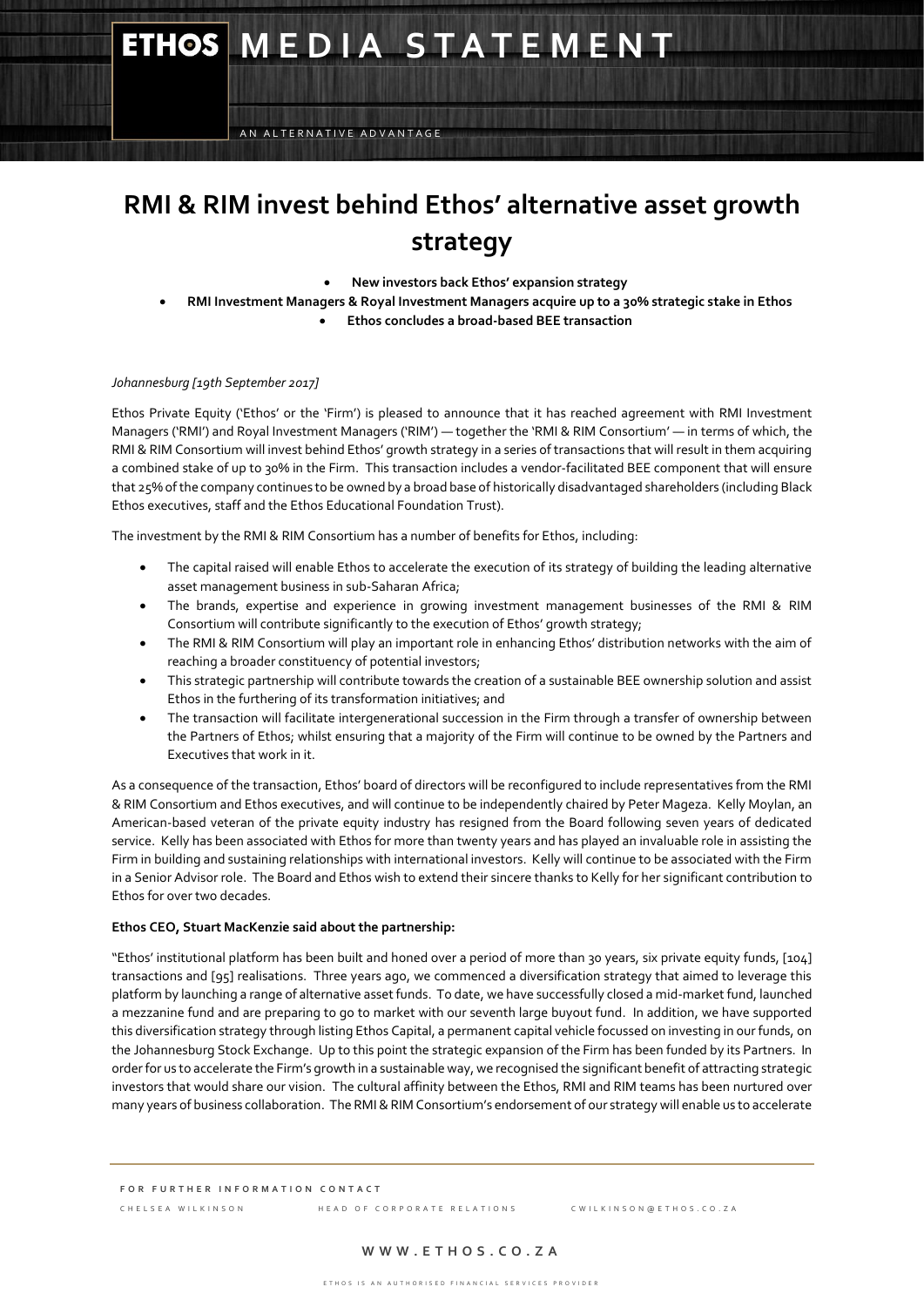# **ETHOS MEDIA STATEMENT**

AN ALTERNATIVE ADVANTAGE

the realisation of our vision by opening new investor networks, providing asset management expertise and a focus on the accelerated transformation of our Firm. Together, we share a vision of matching the best capital solutions with the best business ideas."

# **Chris Meyer, CEO of RMI Investment Managers added:**

"Ethos is widely considered to be the most experienced and successful private equity business and investment team in South Africa. Their 33-year track record of successful investing helped establish the South African private equity industry. We are excited about the future of the alternative asset management industry in South Africa as the savings pool looks for ways of generating uncorrelated investment returns and we look forward to supporting Ethos' alternative assets growth strategy into exciting new areas. We are proud to be partnering Ethos in the next phase of its growth and adding our expertise to their legacy as the premier private equity firm in South Africa."

#### **Kabelo Rikhotso, CEO of Royal Investment Managers added:**

"RIM believes Ethos is well placed to be the best sub-Saharan Africa Alternatives Asset Manager and we are excited to be part of this journey as they transform from a mono-line offering to launching complimentary fund strategies. The transaction fulfils the typical characteristics we look for in acquiring minority equity stakes in asset management business, most notably the genuine embracing of diversity – which to RIM means black participation not only at the ownership, management and employee level but more importantly at the investment team level. The launch of the Ethos mid-market team (majority black-owned, run and managed by a black team with its own independent investment committee) is a great initiative and the second layer of investment professionals being predominantly black bodes well for future succession and diversity. We will support the continued recruitment of and advancement of black professionals in the Firm and look forward to an enduring partnership with Ethos."

The transaction will be effective by the end of September and is not subject to regulatory approval or outstanding conditions.

Ends.

#### **Notes to Editors:**

#### **About Ethos**

Ethos is widely considered to be the most experienced and successful private equity investment team in South Africa. Founded in 1984, Ethos pioneered South African private equity, concluding the first private equity-led acquisitions in the country.

In 2016, Ethos transitioned into a broader investment firm, managing investments in private equity and credit strategies in South Africa and selectively in sub-Saharan Africa. Furthermore, Ethos also launch Ethos Capital, an investment vehicle listed on the JSE, designed to offer investors long-term capital appreciation by investing in a diversified portfolio of unlisted investments managed by Ethos Private Equity, the largest private equity firm in sub-Saharan Africa.

Ethos seeks to leverage its understanding of the South African and sub-Saharan African markets to target small- to midsized companies best positioned to benefit from the region's unique growth dynamics. As an active investor, Ethos Private Equity has capitalised on its experience of owning businesses across a variety of investment, economic and political cycles to maximise value post-investment and generate superior returns.

Ethos is currently investing Ethos [Fund](http://www.ethos.co.za/our-firm/businesses/private-equity/large-buyouts/ethos-fund-vi/) VI. At c.R8.6bn (US\$800m) in commitments, [Fund](http://www.ethos.co.za/our-firm/businesses/private-equity/large-buyouts/ethos-fund-vi/) VI is one of the largest pools of third-party capital in Africa.

**About RMI Investment Managers**

*Identify, partner and grow with South Africa's best investment talent.*

**F O R F U R T H E R I N F O R M A T I O N C O N T A C T**

C H E L S E A W I L K I N S O N H E A D O F C O R P O R A T E R E L A T I O N S C W I L K I N S O N @ E T H O S . C O . Z A

# **W W W . E T H O S . C O . Z A**